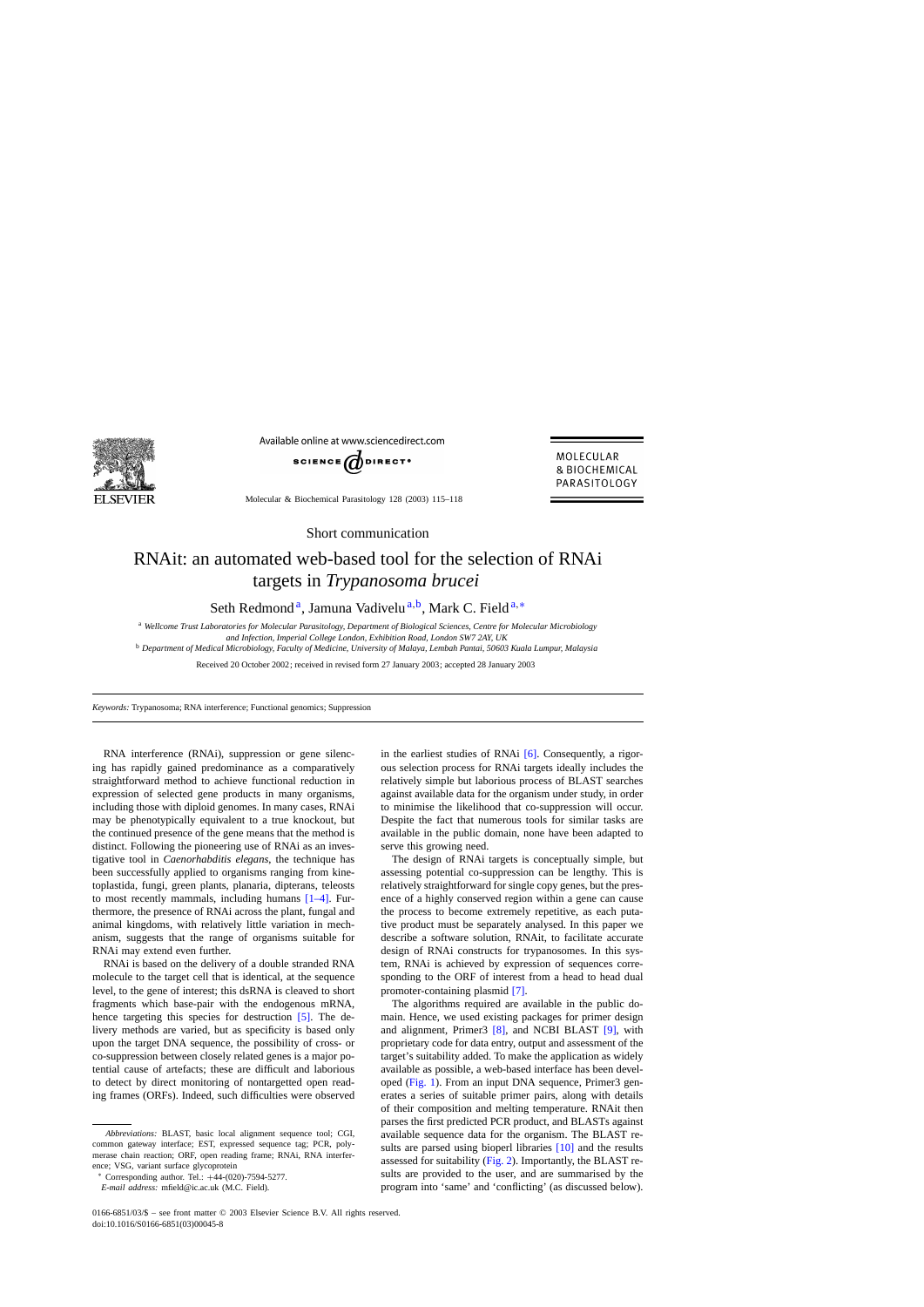<span id="page-1-0"></span>

Fig. 1. Flow diagram to illustrate the computational processes within RNAit. Raw nucleotide sequence is passed to the script and then through Primer3. If no suitable primers for PCR are found the script returns the message 'no suitable primers' and exits. If primers are found which conform to specified criteria (length, melting temperature), the program enters a loop in which each primer pair is parsed; the theoretical product sequence is generated and BLASTed against a local DNA database (in this example *T. brucei* genomic and EST data). A further loop is initiated in which details of the BLAST hits are parsed; the sequences are assessed on the basis of homology, such that those which are identical, or near-identical to the sequence will be categorised as 'same'; those which are below a lower limit of homology will be 'suitable' and those which are between these two parameters, or have a continuous identical sequence of ≥20 bp are designated 'conflicting'. Results are summarised and printed to the screen. If no 'conflicting' reads are found the script breaks out of the primer loop and returns 'suitable for RNAi'. If the sequence is rejected the program picks the next primer pair and re-enters the blast loop. Assessments are carried out until no pairs are left, or the program finds a product without any conflicting reads. Should no suitable sequences be found, the script prints details of the sequence with the least conflicts and exits 'conflicting reads'. Manual analysis of RNAit results indicates that the default is a strict parameter set, and hence the likelihood of an erroneous assignment of 'suitable' is very low; many potential conflicts are in fact 'suitable', and the provision of the BLAST results makes assessment of conflicts rapid and accurate.

Should this first product be assessed as unsuitable for RNAi, the script moves to the next primer pair, and repeats the process until either a suitable target is found or there are no primer pairs left to analyse. Primer3 controls the suitability for PCR, and depending upon parameters selected by the user, the size of the PCR product; the second filter, suitability for RNAi, is controlled by the BLAST software together with the parser and assessment script. Primer3 also allows the user to define primer length, melting temperature and the predicted size of the product, as well as retaining the facility to ensure the selection (or avoidance) of a particular segment of DNA.

Based on prior work, co-supression can be observed when two sequences are >89% identical, or when there is a perfect match of >20 base pairs [\[11\]. H](#page-3-0)ence, under default parameters, RNAit searches for potentially conflicting sequences at this level of similarity. Due to extensive redundancy within the database, an upper limit of 99% identity is also set, to parse BLAST results for 'self' hits. It is highly likely that 99% identity corresponds to either the same locus, or an additional locus that is functionally identical. Hence, a BLAST result returned with identity >89%, but <99% is scored as a potential conflict. Any result that is returned without falling within this range are scored as 'suitable'. A possible caveat here is that the detection of a conflict depends on the completedness of the database; with *T. brucei* this remains at less than 100% coverage and many additional parasitic genomes are far less complete. An additional complexity is the generation of false-negatives, i.e. ORFs scored as conflicting, when in fact they are suitable. Using the default parameters,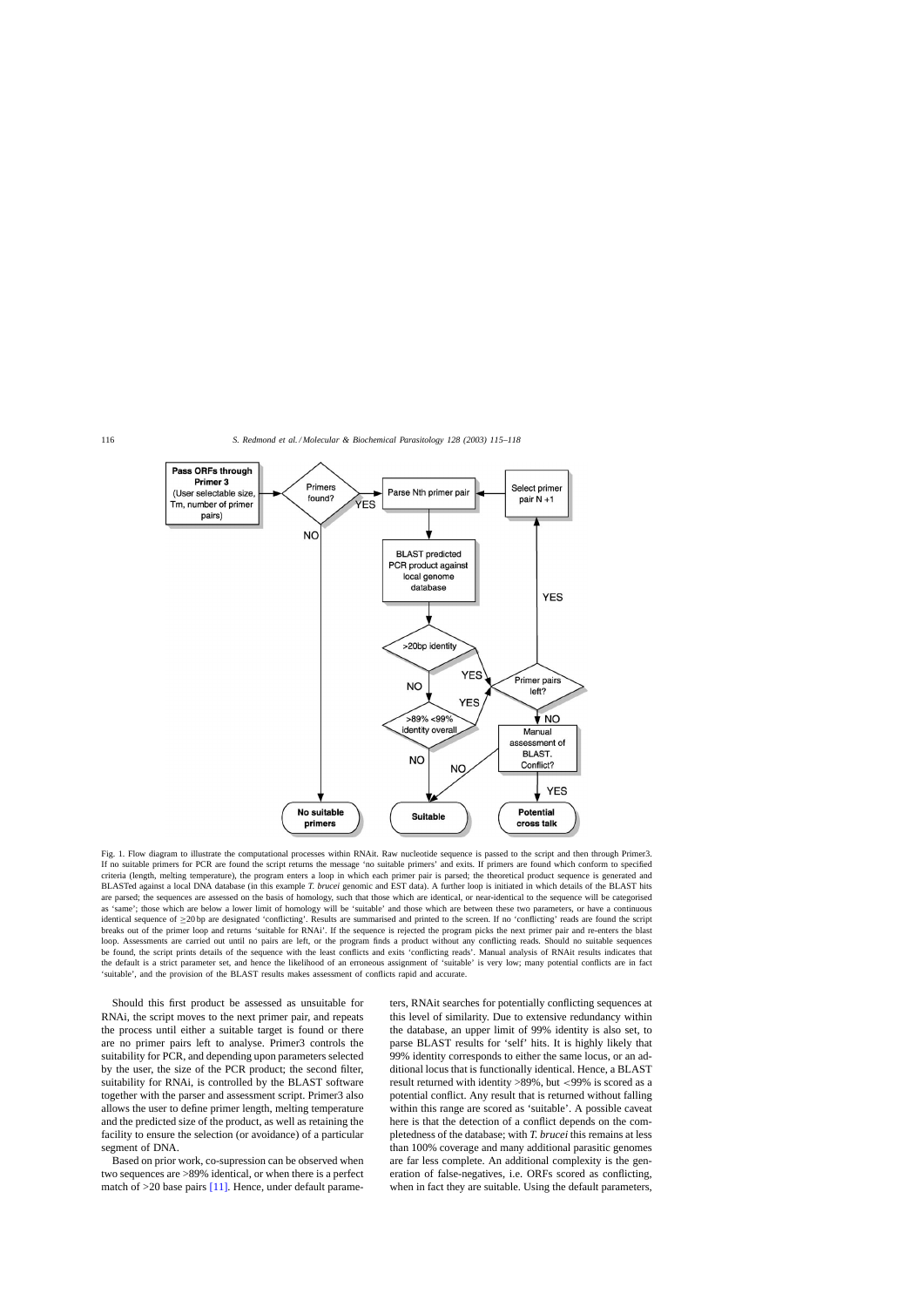<span id="page-2-0"></span>

| (B) | query seq                                        | stringency |                          | subunit length                                                                                                                                                                                                                                                                                                                                                                                                                                                                  | database                      |                                                            |  |  |
|-----|--------------------------------------------------|------------|--------------------------|---------------------------------------------------------------------------------------------------------------------------------------------------------------------------------------------------------------------------------------------------------------------------------------------------------------------------------------------------------------------------------------------------------------------------------------------------------------------------------|-------------------------------|------------------------------------------------------------|--|--|
|     | rabila<br>$80\% - 99\%$                          |            |                          | 20                                                                                                                                                                                                                                                                                                                                                                                                                                                                              | T_Brucei.fasta                | $400 \rightarrow 600$                                      |  |  |
|     | product: 445 bp                                  |            |                          | $>$ > ><br><                                                                                                                                                                                                                                                                                                                                                                                                                                                                    |                               |                                                            |  |  |
|     | primer seq                                       |            |                          | AGTGCAGATTTGGGATACCG                                                                                                                                                                                                                                                                                                                                                                                                                                                            | <b>GTTTGAATTGGAAGGCGAAA</b>   |                                                            |  |  |
|     |                                                  | position   | 170 <sub>bp</sub>        |                                                                                                                                                                                                                                                                                                                                                                                                                                                                                 | 614bp                         |                                                            |  |  |
|     |                                                  | tm         | 59.955 °C                |                                                                                                                                                                                                                                                                                                                                                                                                                                                                                 | 60.053 °C                     |                                                            |  |  |
|     |                                                  | gc content | 50.000 %                 |                                                                                                                                                                                                                                                                                                                                                                                                                                                                                 | 40,000 %                      |                                                            |  |  |
|     | result: conflicting matches<br>view blast report |            |                          |                                                                                                                                                                                                                                                                                                                                                                                                                                                                                 | same: 7                       |                                                            |  |  |
|     |                                                  |            |                          | 14 hits on 14 sequences:                                                                                                                                                                                                                                                                                                                                                                                                                                                        | conflicting 2<br>no effect: 5 | [I dubious (short reads)]                                  |  |  |
|     |                                                  |            | original sequence        | selected region<br>atggaagacatgaaccttacgttcaaagttgttatcgtgggtgacagcggtgttgggaag<br>tccaacctcatqactcqctacacaqccqatqaqttcaqtcaaqacacqccqqcqactatc<br>ggcgtggagtttatgacaaaaagcatcaaaattgaaggccgggacgccaaagtgcagatt<br>tgggataccgctgggcaggaacgtttccgcgccatctcccgttcgatttaccacggagcg<br>aagggggggatgctcgtctatgacatcaccaaccaaccatcatttgattccatttccacg<br>tggcttcaggagctccgcgccttcgtacctgccacgtgctctatctttctcattggcaac<br>aaatgcgatcttgagcacctgcgtgtgatcaaaaaggaagtggctgaccgctttgcccgt |                               | 60<br>120<br>180<br>240<br>300<br>360<br>420<br>480<br>540 |  |  |
|     |                                                  |            | > 99% homology: 7        | tttgagtggcttgcgaaatcggtttatgaccatgttgtggcgccggtcgattccgctgca<br>acqqqcaaqcqqccqcctcttaatqcaqqcqcqqcaqccaaaaaqccaqtqaacctttcq<br>ccttccaattcaaaccaqccaqctqqtaaqqcqaqtqqcqqqtqctqttaa                                                                                                                                                                                                                                                                                             | 80% - 99% homology 2          | 600<br>651                                                 |  |  |
|     |                                                  |            | <b><i>Licensides</i></b> |                                                                                                                                                                                                                                                                                                                                                                                                                                                                                 | <b>Longailly</b>              |                                                            |  |  |

| $> 77%$ normology: $\sqrt{s}$                                                                      |                           |                 |                |          | <b>OU70 - 7770 NOMOLOGY 4</b>                              |                           |                 |                           |          |
|----------------------------------------------------------------------------------------------------|---------------------------|-----------------|----------------|----------|------------------------------------------------------------|---------------------------|-----------------|---------------------------|----------|
| name / description                                                                                 | length:<br>subject<br>seq | match<br>length | longest<br>CS. | homology | name/ description                                          | length:<br>subject<br>seq | match<br>length | longest<br>C <sub>3</sub> | homology |
| Trypanosoma brucel RABIIA GTPase<br>(RABIIA) gene, complete cds                                    | 651                       | 444             | 444            | 100%     | MI3 For end of clone 8BI2<br>(Lib:Sheared DNA) GB:AQ652137 | 613                       | 58              | 46                        | 98%      |
| Trypanosoma brucei small GTPase                                                                    | 651<br>444                |                 | 444            | 100%     | GSS:772527 (TIGR,613 bases,GATLY12TF)                      |                           |                 |                           |          |
| Rabii (Rabii) gene, complete cds                                                                   |                           |                 |                |          | T.brucel rab7 gene and rabl gene                           | 3333                      | 31              | 4                         | 91%      |
| T. brucel sheared genomic DNA clone<br>70al2, forward sequence, genomic<br>survey sequence         | 558                       | 440             | 158            | 99%      |                                                            |                           |                 |                           |          |
| TA70AI2P T. brucei sheared genomic<br>DNA clone 70AI2, forward primer                              | 558                       | 440             | 158            | 99%      |                                                            |                           |                 |                           |          |
| T. brucel sheared genomic DNA clone<br>37lh09, reverse sequence, genomic<br>survey sequence        | 651                       | 348             | 106            | 99%      |                                                            |                           |                 |                           |          |
| TA37IH09Q T. brucel sheared genomic<br>DNA clone 37IH09, reverse primer                            | 651                       | 348             | 106            | 99%      |                                                            |                           |                 |                           |          |
| MI3 For end of clone 4O3 (Lib:Sheared<br>DNA) GB:AQ659312 GSS:779782<br>(TIGR,595 bases,GATLK87TF) | 595                       | 160             | 106            | 99%      |                                                            |                           |                 |                           |          |

Fig. 2. Graphical user interface (GUI) for RNAit. (A) Sequence input page. Note the data entry field and the user accessible parameters for stringency, Tm, and product size. (B) data output page. The user specified parameters are returned, together with the predicted primer sequences and conditions for PCR. The predicted sequence to be used is highlighted in red, and this sequence is taken for BLAST. Results from the BLAST analysis are summarised in the same (left) and conflict (right) categories, and the entire BLAST output may be viewed by clicking on 'view blast report'. Screen shots are shown for each page. For the output page, the data returned after entering the ORF for TbRAB11 is shown.